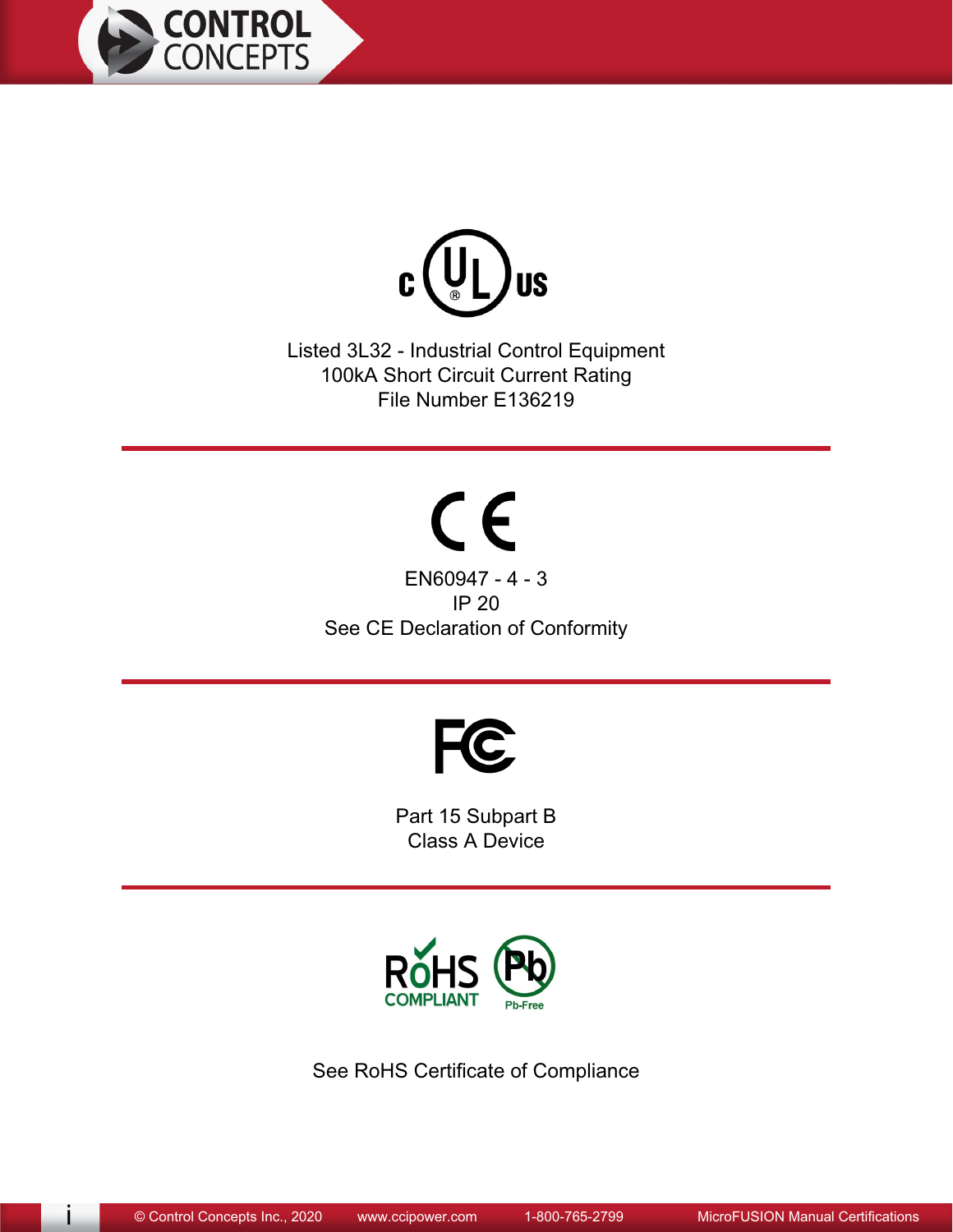

## DECLARATION OF CONFORMITY

MicroFUSION Series SCR Power Controller

Control Concepts, Inc. 8077 Century Blvd Chanhassen, MN 55317 USA

Declares that the following product:

| Designation:     | MicroFUSION Series Power Controller                                                                                |
|------------------|--------------------------------------------------------------------------------------------------------------------|
| Model Numbers:   | Model uF, followed by 1 or 3, followed by HX or SX, followed by T or D or 4DY or 6DY or 64Y or                     |
|                  | 6ID, followed by A through Z, followed by any number or letter, followed by numbers -01 through                    |
|                  | -400, followed by "-" and numbers and/or letters                                                                   |
| Classification:  | Solid State Power Controller, Class I, CE Pollution Degree II                                                      |
| Rated Voltage:   | 24 - 690 VAC                                                                                                       |
| Rated Frequency: | 45 - 65 Hz                                                                                                         |
|                  | Meets the essential requirements of the following European Union Directive(s) using the relevant section(s) of the |

normalized standards and related documents shown:

EN 60947 - 4 - 3: 2014 Low-voltage switchgear and controlgear

IEC 60947- 4 - 1: 2012

-Clause 9.4.2 Immunity referencing IEC 60947-1: 2007/A1: 2010/A2: 2014, Clause 8.4.1, Table 23 -IEC 61000- 4 - 2: 2008 -IEC 61000- 4 - 3: 2006/A1: 2007/A2: 2010 -IEC 61000- 4 - 4: 2004/A1:2010 -IEC 61000- 4 - 5: 2005/AC1:2009 -IEC 61000- 4 - 6: 2013 -IEC 61000- 4 - 8: 2009 -IEC 61000- 4 - 11: 2004

IEC 60947 - 4 - 1: 2012, Clause 9.4.3 Emission Referencing IEC 60947-1: 2007/A1: 2010/A2: 2014, Clause 7.3.3 EUROPEAN STANDARD EN 55011: 2009 + A1: 2010 FCC Part 15 Subpart B

Note 1: All power terminals must be populated as to keep the controller touch safe to comply with EN 60947-4-3.

Note 2: Controller must be mounted in a shielded enclosure to comply with EMC Directive 2014/30/EU.

Note 3: Controller must have appropriate line and control power filter to comply with EN61000-6-2.

| Third party conformance testing conducted by TÜV America.<br>TÜV SÜD America Inc.<br>Suite 104<br>1774 Old Highway 8 NW<br>New Brighton, MN 55112 - 1891 |                                              |                    |  |  |  |
|----------------------------------------------------------------------------------------------------------------------------------------------------------|----------------------------------------------|--------------------|--|--|--|
| Name of Authorized Representative:<br>Title of Authorized Representative:                                                                                | Cory Watkins<br>President                    |                    |  |  |  |
| Place of Issue:<br>Date of Issue:                                                                                                                        | Chanhassen, Minnesota, USA<br>November, 2017 |                    |  |  |  |
| Signature of Authorized Representative                                                                                                                   | <b>STATISTICS</b>                            | 11/17/2017<br>Date |  |  |  |

MicroFUSION Manual Certifications www.ccipower.com 1-800-765-2799 © Control Concepts Inc., 2020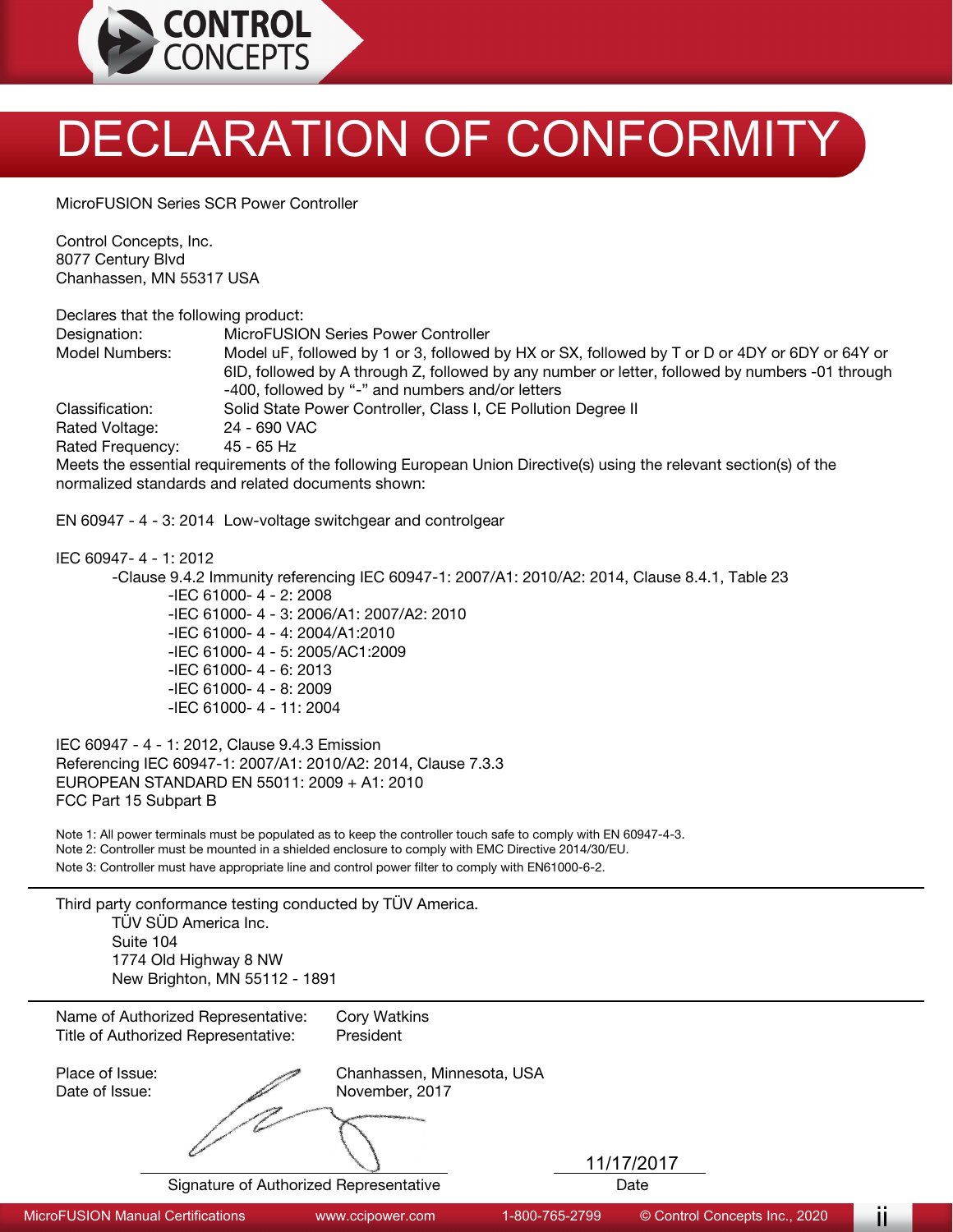

External EMI filters must be used in conjunction with the FUSION series power controllers to maintain CE immunity\* approval. The following filters were used during the immunity testing.

Universal input power: Contact the Universal input power:

Schaffner filter Schaffner Filter Schaffner filter P/N: FN 2030-3-06 P/N: FN 3270H-35-33

The Schaffner filter for universal input power, or it's equivalent, may be used as listed above. The line input power filter however, will need to be sized accordingly for your load. Please contact Schaffner EMC Inc. for help finding the appropriate filter.

> Schaffner EMC Inc. 52 Mayfield Avenue | Edison, New Jersey 08837 / USA T 1-800-367-5566 | T 732-225-9533 | F 732-225-4789 usasales@schaffner.com | http://www.schaffner.com/us

\*No filtering is required for emissions.

Wire filters as shown below:



\*Tests were conducted with Mean Well USA, Inc. 24 Vdc Power Supply model PD - 65B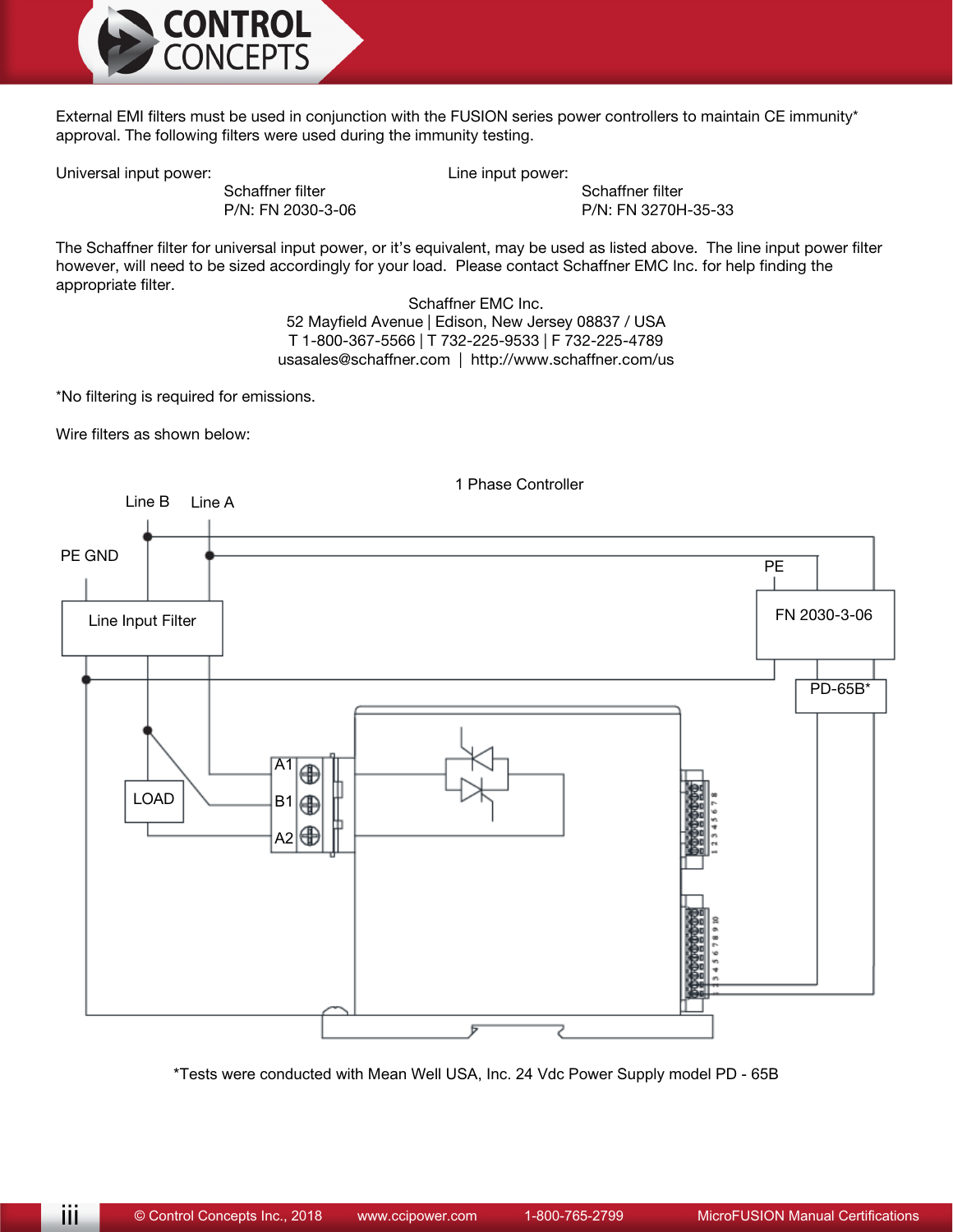

3 Phase Controller



Other wire diagrams are available, for models not listed here, by contacting Control Concepts, Inc.

## **ATTENTION**

This product has been designed for class A equipment. Use of this product in domestic environments may cause radio<br>interference, in which case the user may be required to employ additional mitigation methods.

## **NOTICE**

This product has been designed for environment A. Use of this product in environment B may cause unwanted electromagnetic<br>disturbances, in which case the user may be required to take adequate mitigation measures.